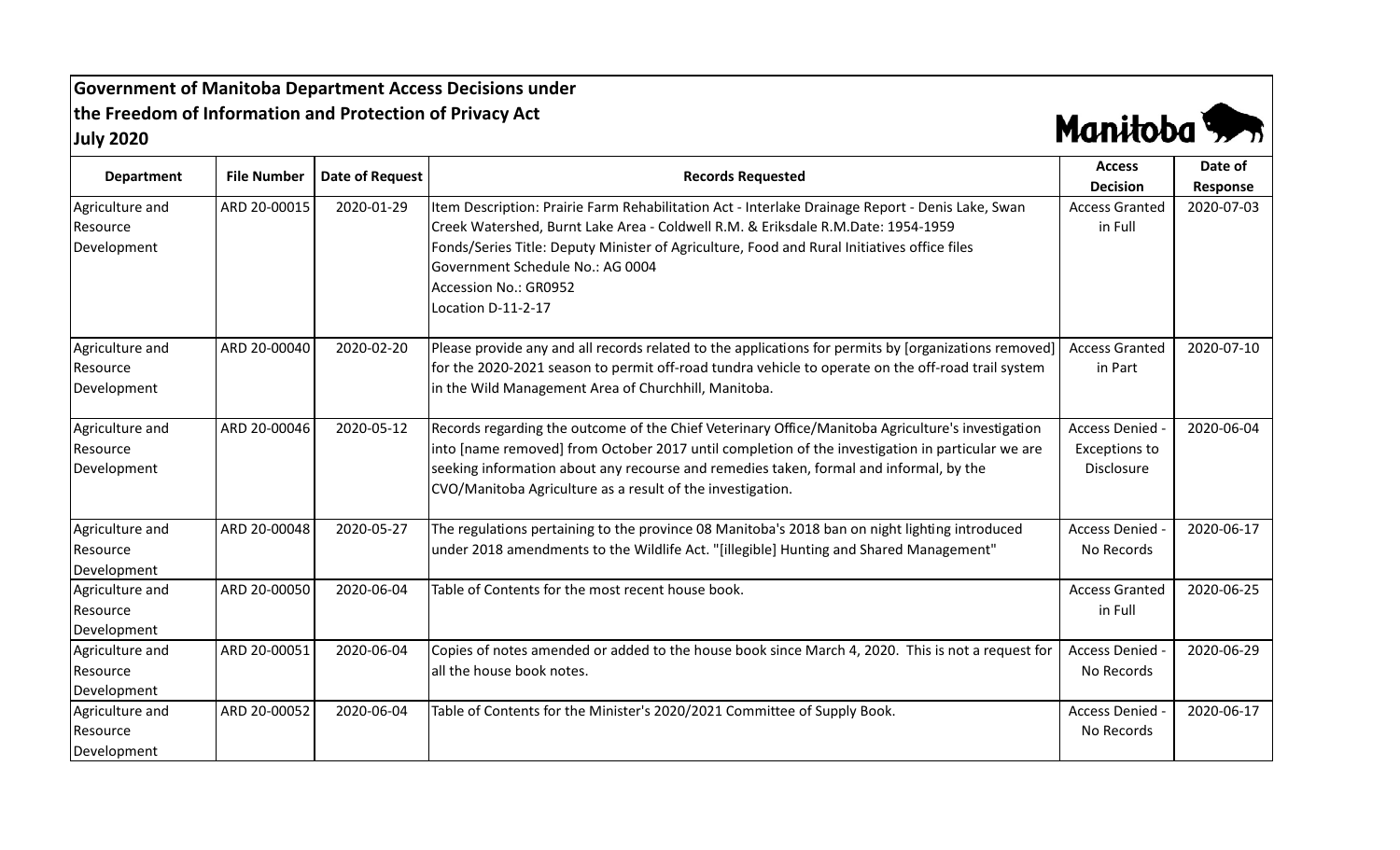| Agriculture and | ARD 20-00053 | 2020-06-04 | In the past the past Mines Branch has provided copies of a table showing the amounts spent on        | Access Denied -       | 2020-06-30 |
|-----------------|--------------|------------|------------------------------------------------------------------------------------------------------|-----------------------|------------|
| Resource        |              |            | rehabilitation in the Rockwood quarries for the years 1995 to 2017. (A copy of a portion of th table | No Records            |            |
| Development     |              |            | is attached). It has long been known that there is a gross error in the amounts shown for the        |                       |            |
|                 |              |            | properties under the [names withheld] for the years 2015, 2016 and 2017. The rehabilitation          |                       |            |
|                 |              |            | program has been suspended for the past two years while the department investigates and corrects     |                       |            |
|                 |              |            | the errors. What are the correct amounts for money spent at the [names removed] properties.          |                       |            |
| Agriculture and | ARD 20-00055 | 2020-06-15 | Since September 1, 2019, all records of cost for producers associated with grain drying and the      | <b>Access Granted</b> | 2020-06-30 |
| Resource        |              |            | carbon tax.                                                                                          | in Part               |            |
| Development     |              |            |                                                                                                      |                       |            |
| Agriculture and | ARD 20-00060 | 2020-07-07 | From the March, 2020 Housebook, copy of note 2B-1.                                                   | <b>Access Granted</b> | 2020-07-13 |
| Resource        |              |            |                                                                                                      | in Full               |            |
| Development     |              |            |                                                                                                      |                       |            |
| Agriculture and | ARD 20-00061 | 2020-07-07 | From the March 2020 housebook, copy of note 1C-1.                                                    | <b>Access Granted</b> | 2020-07-31 |
| Resource        |              |            |                                                                                                      | in Part               |            |
| Development     |              |            |                                                                                                      |                       |            |
| Agriculture and | ARD 20-00062 | 2020-07-08 | From the March 2020 housebook, copy of note 3A-11.                                                   | <b>Access Granted</b> | 2020-07-17 |
| Resource        |              |            |                                                                                                      | in Part               |            |
| Development     |              |            |                                                                                                      |                       |            |
| Agriculture and | ARD 20-00063 | 2020-07-09 | From the March 2020 housebook, copy of note 2B-2.                                                    | <b>Access Granted</b> | 2020-07-13 |
| Resource        |              |            |                                                                                                      | in Part               |            |
| Development     |              |            |                                                                                                      |                       |            |
| Agriculture and | ARD 20-00065 | 2020-07-08 | Names of individuals and/or organizations, and the amount of quota that was returned (lbs), for      | <b>Access Granted</b> | 2020-07-21 |
| Resource        |              |            | those who participated in the Department's fish quote buy-back program in 2019.                      | in Part               |            |
| Development     |              |            |                                                                                                      |                       |            |
| Agriculture and | ARD 20-00074 | 2020-07-14 | How much money has been dispersed to date from the Manitoba Development Fund and list of to          | Access Denied -       | 2020-07-27 |
| Resource        |              |            | whom (with corresponding amounts).                                                                   | No Records            |            |
| Development     |              |            |                                                                                                      |                       |            |
| Agriculture and | ARD 20-00075 | 2020-07-14 | From the March, 2020 housebook, copy of note 5B-3.                                                   | <b>Access Granted</b> | 2020-07-22 |
| Resource        |              |            |                                                                                                      | in Full               |            |
| Development     |              |            |                                                                                                      |                       |            |
| Agriculture and | ARD 20-00076 | 2020-07-15 | From the March 2020 housebook, copy of note 6B-3.                                                    | Access Denied -       | 2020-07-31 |
| Resource        |              |            |                                                                                                      | <b>Exceptions to</b>  |            |
| Development     |              |            |                                                                                                      | Disclosure            |            |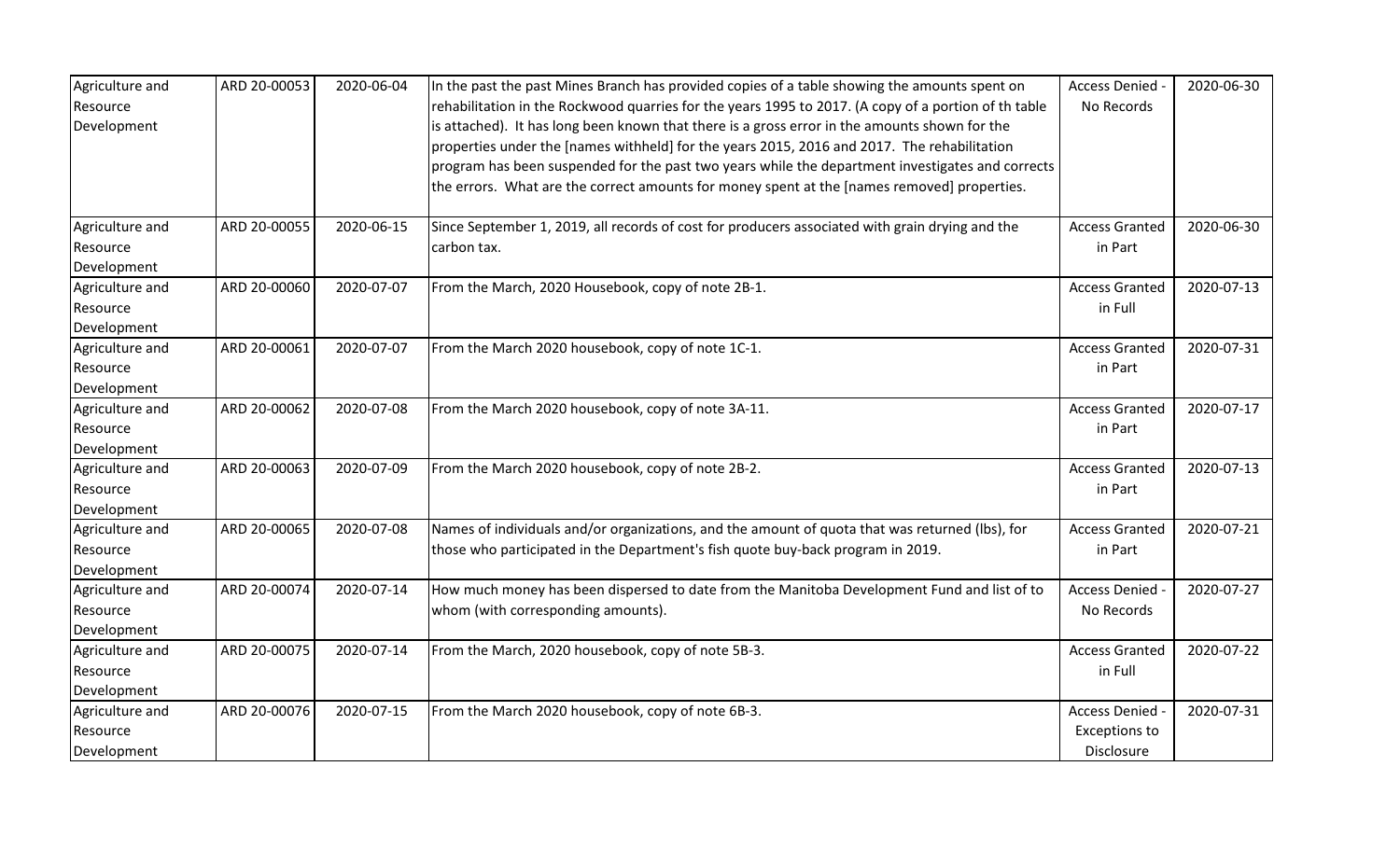| <b>Central Services</b> | 20CNS-046 | 2020-06-02 | Table of Contents for the Minister's 2020/2021 Committee of Supply Book.                                                                                                                          | Access Denied         | 2020-07-13 |
|-------------------------|-----------|------------|---------------------------------------------------------------------------------------------------------------------------------------------------------------------------------------------------|-----------------------|------------|
|                         |           |            |                                                                                                                                                                                                   | No Records            |            |
| <b>Central Services</b> | 20CNS-048 | 2020-06-08 | All records of financial and workforce impact management documents including templates, context                                                                                                   | <b>Access Denied</b>  | 2020-07-20 |
|                         |           |            | and briefing notes since April 1, 2020. Time frame: April 1, 2020 to June 8, 2020.                                                                                                                | <b>Exceptions to</b>  |            |
|                         |           |            |                                                                                                                                                                                                   | Disclosure            |            |
| <b>Central Services</b> | 20CNS-051 | 2020-05-04 | 1) The yearly amount of funds allocated to fund the province's emergency stockpile of medical                                                                                                     | <b>Access Denied</b>  | 2020-07-13 |
|                         |           |            | supplies and personal protective equipment for each fiscal year from FY 2007-2008 through FY 2019-                                                                                                | No Records            |            |
|                         |           |            | 2020.                                                                                                                                                                                             |                       |            |
|                         |           |            | 2) The yearly amount of funds spent on the province's emergency stockpile of medical supplies and                                                                                                 |                       |            |
| <b>Central Services</b> | 20CNS-052 | 2020-05-05 | personal protective equipment for each fiscal year from FY 2007-2008 through 2019-2020.<br>The formula, calculation, criteria or other details used to determine what the appropriate size of the | <b>Access Denied</b>  | 2020-07-13 |
|                         |           |            | province's emergency stockpile of medical supplies should be for each year from 2007 through                                                                                                      | No Records            |            |
|                         |           |            | 2019. If possible, please provide this information for each type of supply or piece of personal                                                                                                   |                       |            |
|                         |           |            |                                                                                                                                                                                                   |                       |            |
| <b>Central Services</b> | 20CNS-056 | 2020-07-06 | protective equipment.<br>Copy of the term sheet for the services of Morneau Shepell. Timeline: Jan. 1, 2020 to July 6, 2020.                                                                      | <b>Access Denied</b>  | 2020-07-20 |
|                         |           |            |                                                                                                                                                                                                   |                       |            |
|                         |           |            |                                                                                                                                                                                                   | No Records            |            |
| <b>Central Services</b> | 20CNS-057 | 2020-07-06 | Communication with Morneau Shepell. Timeline: Jan. 1, 2020 to July 6, 2020.                                                                                                                       | Access Denied -       | 2020-07-20 |
|                         |           |            |                                                                                                                                                                                                   | No Records            |            |
| <b>Central Services</b> | 20CNS-058 | 2020-07-06 | Communication regarding the services of Morneau Shepell for mental health services to or from Phil                                                                                                | <b>Access Denied</b>  | 2020-07-20 |
|                         |           |            | Houde, David McLaughlin, Michael Kowalson (including Michael.kowalson@leg.gov.mb.ca and                                                                                                           | No Records            |            |
|                         |           |            | [email removed]), Jonathan Scarth, Paul Beauregard, Olivia Billson, Deb Young, Michael Richards                                                                                                   |                       |            |
|                         |           |            | and Brian Pallister. Timeline: Jan. 1, 2020 to July 6, 2020.                                                                                                                                      |                       |            |
| Civil Service           | 20CSC-032 | 2020-06-06 | All records of Financial and workforce impact management documents including templates, context                                                                                                   | <b>Access Granted</b> | 2020-07-20 |
| Commission              |           |            | and briefing notes since April 1, 2020                                                                                                                                                            | in Part               |            |
|                         |           |            | Time frame: April 1, 2020-June 8, 2020                                                                                                                                                            |                       |            |
| Conservation and        | 2020-042  | 2020-05-26 | Communication with RA Outdoors Ltd regarding privacy and cost of the system.                                                                                                                      | <b>Access Granted</b> | 2020-07-21 |
| Climate                 |           |            |                                                                                                                                                                                                   | in Part               |            |
| Conservation and        | 2020-048  | 2020-06-09 | All records of financial and workforce impact management documents including templates, context                                                                                                   | Access Denied -       | 2020-07-09 |
| Climate                 |           |            | and briefing notes since April 1, 2020.                                                                                                                                                           | <b>Exceptions to</b>  |            |
|                         |           |            |                                                                                                                                                                                                   | Disclosure            |            |
| Conservation and        | 2020-050  | 2020-06-19 | Please provide all remuneration collected by David McLaughlin for participation on the Expert                                                                                                     | Access Denied -       | 2020-06-20 |
| Climate                 |           |            | Advisory Council, from September 11, 2019 to present.                                                                                                                                             | No Records            |            |
| Conservation and        | 2020-051  | 2020-06-23 | Fire investigation report from Manitoba Conservation for fire #304-036 in the Rosenburg Forest                                                                                                    | <b>Access Denied</b>  | 2020-07-16 |
| Climate                 |           |            | near Beaver Creek, Manitoba                                                                                                                                                                       | No Records            |            |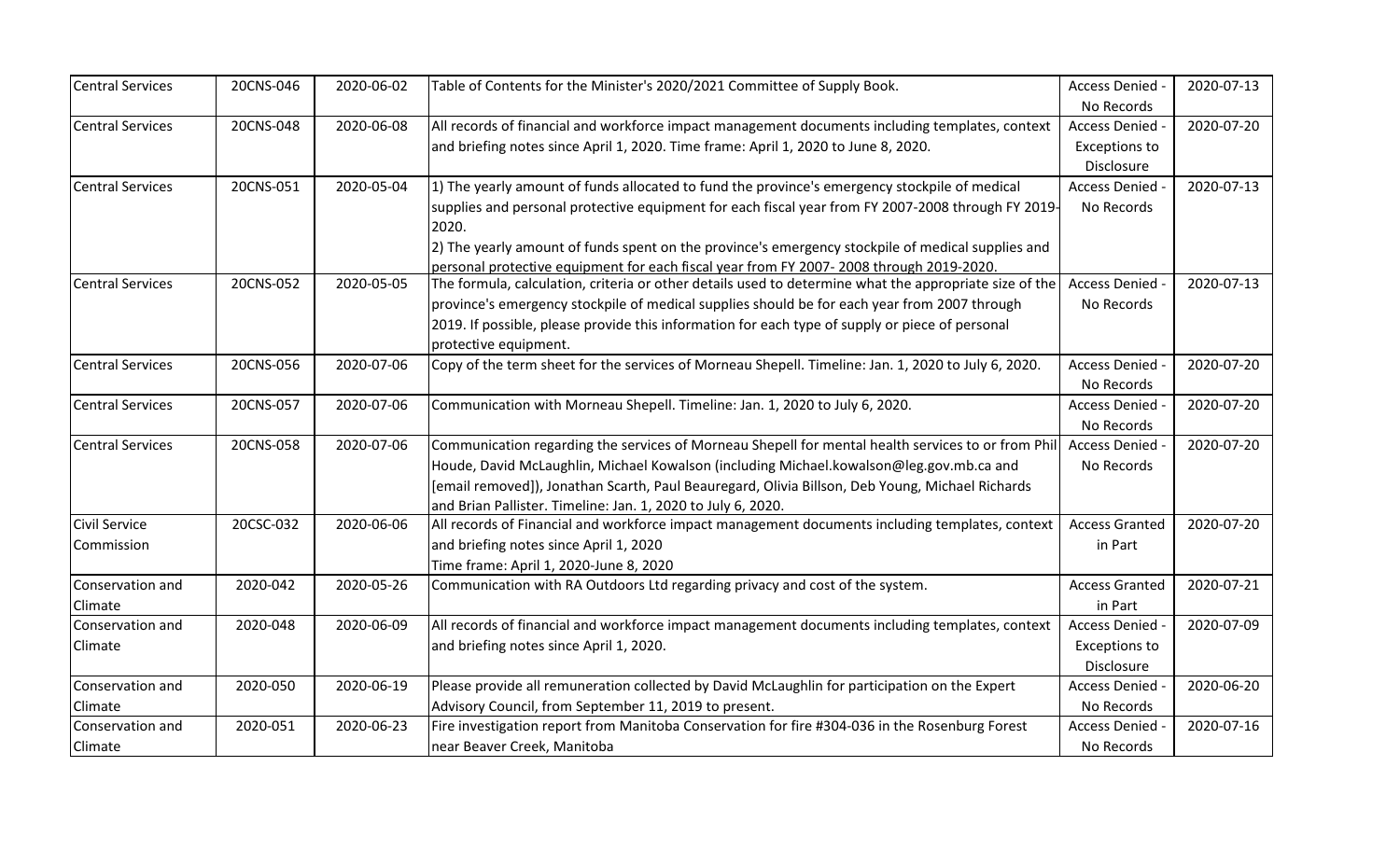| Conservation and | 2020-053  | 2020-06-29 | Please provide the RFP that was posted for online service for the sale of fishing licenses, park   | <b>Access Granted</b> | 2020-07-27 |
|------------------|-----------|------------|----------------------------------------------------------------------------------------------------|-----------------------|------------|
| Climate          |           |            | vehicle permits and other permits.                                                                 | in Full               |            |
| Conservation and | 2020-054  | 2020-07-08 | From the spring 2020 housebook, copy of note 'Changing climate and adaptation' from section '01 -  | <b>Access Granted</b> | 2020-07-28 |
| Climate          |           |            | Climate and Energy'.                                                                               | in Full               |            |
| Conservation and | 2020-055  | 2020-07-08 | From the spring 2020 housebook, copy of note 'carbon pricing from section '01 - Climate and        | <b>Access Granted</b> | 2020-07-28 |
| Climate          |           |            | Energy'.                                                                                           | in Full               |            |
| Economic         | E2020-003 | 2020-01-07 | Copy of the external governance review completed in 2018/2019 of the apprenticeship and            | <b>Access Granted</b> | 2020-07-27 |
| Development and  |           |            | certification system and the cost of this review.                                                  | in Full               |            |
| Training         |           |            |                                                                                                    |                       |            |
| Economic         | E2020-019 | 2020-01-14 | Copy of Phil Houde's schedule since April 1, 2019.                                                 | <b>Access Granted</b> | 2020-07-03 |
| Development and  |           |            |                                                                                                    | in Part               |            |
| Training         |           |            |                                                                                                    |                       |            |
| Economic         | E2020-072 | 2020-02-20 | The total number of complaints about violations of the International Education Act that have been  | <b>Access Granted</b> | 2020-07-09 |
| Development and  |           |            | received since its enactment. As well as the number of investigations taken place and a summary of | in Part               |            |
| Training         |           |            | each one to date, including the end results (penalties, pardons, etc.).                            |                       |            |
|                  | E2020-078 |            |                                                                                                    |                       |            |
| Economic         |           | 2020-03-02 | All reports, interim reports, briefing and advisory notes regarding the MNP "Student Level Data    | <b>Access Granted</b> | 2020-07-03 |
| Development and  |           |            | Initiative" report.                                                                                | in Part               |            |
| Training         |           |            |                                                                                                    |                       |            |
| Economic         | E2020-079 | 2020-03-02 | The budget and actual cost of the MNP "Student Level Data Initiative" report.                      | <b>Access Granted</b> | 2020-07-23 |
| Development and  |           |            |                                                                                                    | in Full               |            |
| Training         |           |            |                                                                                                    |                       |            |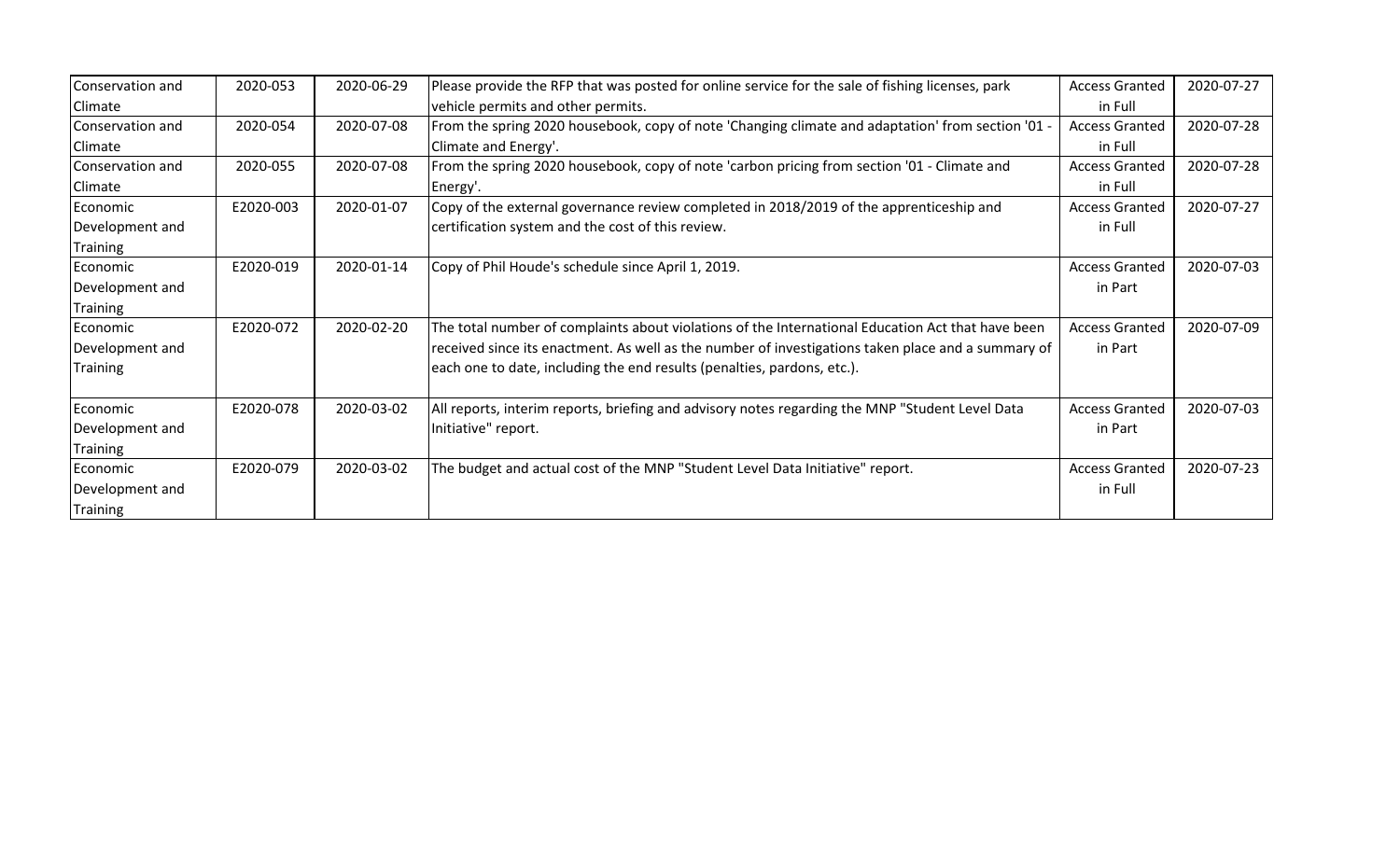| Economic                                       | E2020-105 | 2020-05-28 | What is the total value, in dollars, of authorized provincial student loans for each of the years                                                                                                                                                                                                                                                                                                                                                                                                                                                           | <b>Access Granted</b>                                 | 2020-07-21 |
|------------------------------------------------|-----------|------------|-------------------------------------------------------------------------------------------------------------------------------------------------------------------------------------------------------------------------------------------------------------------------------------------------------------------------------------------------------------------------------------------------------------------------------------------------------------------------------------------------------------------------------------------------------------|-------------------------------------------------------|------------|
| Development and                                |           |            | between 2011-12 and 2018-19 inclusive?                                                                                                                                                                                                                                                                                                                                                                                                                                                                                                                      | in Part                                               |            |
| <b>Training</b>                                |           |            | What is the number of provincial loans authorized for each of the years between 2011-12 and 2018-<br>19 inclusive?<br>What is the total value, in dollars, of authorized provincial need-based grants for each of the years<br>between 2011-12 and 2018-19 inclusive?<br>Itemize these values by program, if there are multiple programs.<br>What is the total number of provincial need-based grants authorized for each of the years between<br>2011-12 and 2018-19 inclusive?                                                                            |                                                       |            |
|                                                |           |            | Itemize these values by program, if there are multiple programs.<br>What is the total value, in dollars, of loans forgiven for each of the years between 2011-12 and 2018-<br>19 inclusive?<br>What is the number of loans forgiven for each of the years between 2011-12 and 2018-19 inclusive?<br>What is the total value, in dollars, of merit awards authorized for each of the years between 2011-<br>12 and 2018-19 inclusive?<br>What is the total number of merit awards authorized for each of the years between 2011-12 and<br>2018-19 inclusive? |                                                       |            |
| Economic<br>Development and<br><b>Training</b> | E2020-106 | 2020-06-04 | Requests access to the Table of Contents for the most recent house book.                                                                                                                                                                                                                                                                                                                                                                                                                                                                                    | <b>Access Granted</b><br>in Part                      | 2020-07-04 |
| Economic<br>Development and<br><b>Training</b> | E2020-107 | 2020-06-04 | Requests access to copies of notes amended or added to the house book since March 4, 2020. This<br>is not a request for all the house book notes.                                                                                                                                                                                                                                                                                                                                                                                                           | <b>Access Granted</b><br>in Part                      | 2020-07-06 |
| Economic<br>Development and<br><b>Training</b> | E2020-108 | 2020-06-04 | Table of Contents for the Minister's 2020/2021 Committee of Supply Book.                                                                                                                                                                                                                                                                                                                                                                                                                                                                                    | <b>Access Denied</b><br>No Records                    | 2020-07-03 |
| Economic<br>Development and<br><b>Training</b> | E2020-110 | 2020-06-08 | All records of financial and workforce impact management documents including templates, context<br>and briefing notes since April 1, 2020.                                                                                                                                                                                                                                                                                                                                                                                                                  | Access Denied -<br><b>Exceptions to</b><br>Disclosure | 2020-07-08 |
| Economic<br>Development and<br>Training        | E2020-113 | 2020-06-24 | Please provide list of all the occupations or NOCs for which invitations where provided in the<br>Strategic Recruitment Initiative from 1 Jan 2020-24 June 2020. Please also include the number of<br>invited in each NOC.                                                                                                                                                                                                                                                                                                                                  | <b>Access Granted</b><br>in Part                      | 2020-07-22 |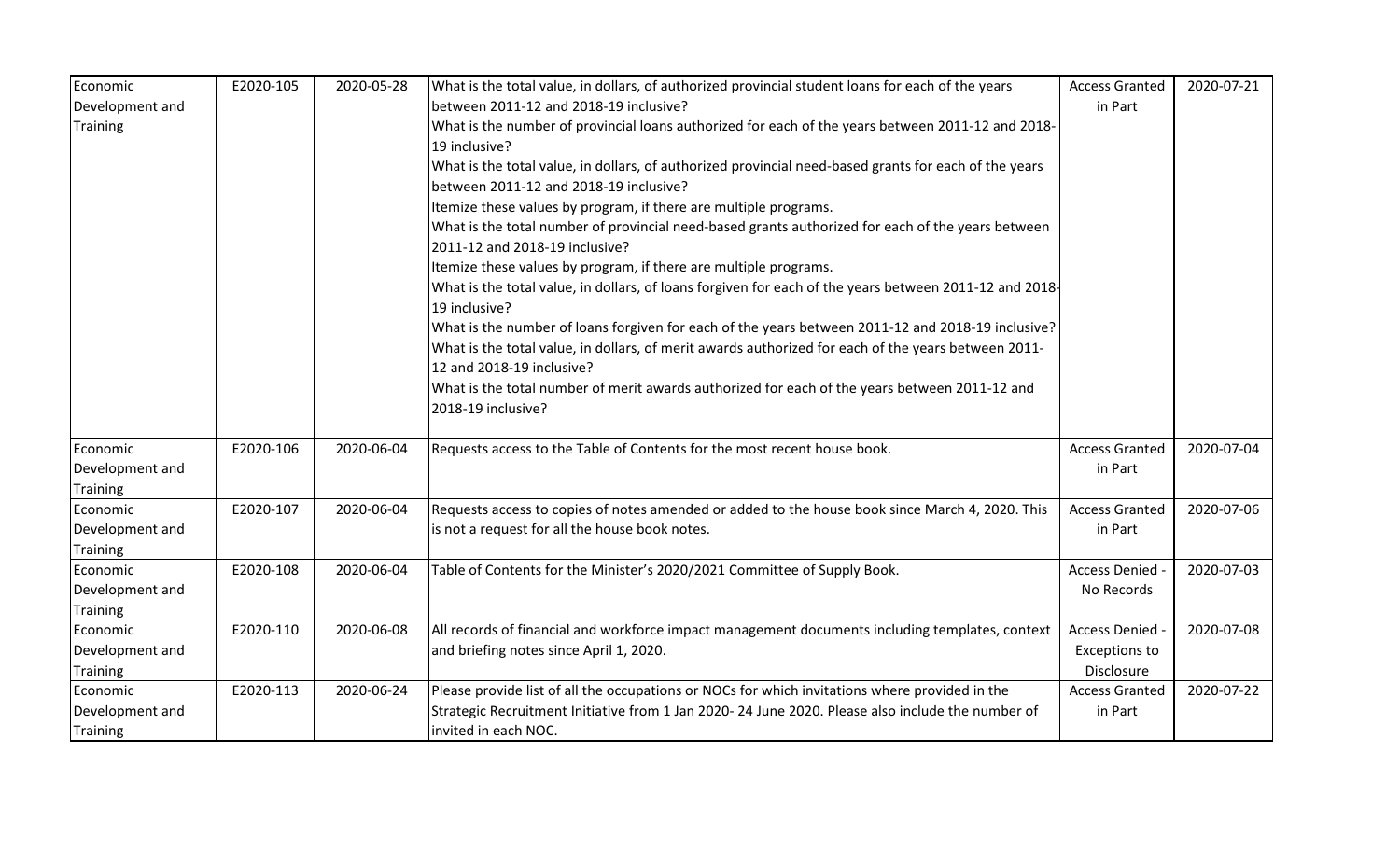| Education | 2019 - E 065 | 2020-07-06 | The total number of students in Manitoba who could not be reached by their teacher(s) during the    | <b>Access Granted</b> | 2020-07-30 |
|-----------|--------------|------------|-----------------------------------------------------------------------------------------------------|-----------------------|------------|
|           |              |            | distance learning period (since May 23, 2020 to present - June 15). As well, the province's request | in Part               |            |
|           |              |            | to school divisions to collect such data - including the date the request was sent and information  |                       |            |
|           |              |            | the schools were asked to collect.                                                                  |                       |            |
| Education | 2020 - E034  | 2020-06-04 | Table of Contents for the most recent house book.                                                   | <b>Access Granted</b> | 2020-07-03 |
|           |              |            |                                                                                                     | in Part               |            |
| Education | 2020 - E035  | 2020-06-04 | Copies of notes amended or added to the house book since March 4, 2020. This is not a request for   | <b>Access Granted</b> | 2020-07-03 |
|           |              |            | all the house book notes.                                                                           | in Part               |            |
| Education | 2020 - E036  | 2020-06-04 | Table of Contents for the Minister's 2020/2021 Committee of Supply Book.                            | Access Denied -       | 2020-07-03 |
|           |              |            |                                                                                                     | No Records            |            |
| Education | 2020 - E037  | 2020-06-09 | All records of financial and workforce impact management documents including templates, context     | <b>Access Granted</b> | 2020-07-09 |
|           |              |            | and briefing notes since April 1, 2020.                                                             | in Part               |            |
| Education | 2020 - E039  | 2020-06-10 | Briefing notes and advisory notes regarding funding for K-12 Education since March 1, 2020.         | <b>Access Granted</b> | 2020-07-10 |
|           |              |            |                                                                                                     | in Part               |            |
| Education | 2020 - E 040 | 2020-06-10 | All communication to school divisions regarding funding, budgets or directives since March 1, 2020. | <b>Access Granted</b> | 2020-07-10 |
|           |              |            |                                                                                                     | in Part               |            |
| Education | 2020 - E051  | 2020-06-15 | The total number of students in Manitoba who could not be reached by their teacher(s) during the    | <b>Access Granted</b> | 2020-07-15 |
|           |              |            | distance learning period (since May 23, 2020 to present - June 15). As well, the province's request | in Part               |            |
|           |              |            | to school divisions to collect such data - including the date the request was sent and information  |                       |            |
|           |              |            | the schools were asked to collect.                                                                  |                       |            |
| Education | 2020 - E052  | 2020-06-16 | Briefing and Advisory Notes regarding InformNet since April 1, 2020.                                | Access Denied -       | 2020-07-16 |
|           |              |            |                                                                                                     | No Records            |            |
| Education | 2020 - E053  | 2020-06-16 | Date of the decision to purchase King's School.                                                     | <b>Access Granted</b> | 2020-07-16 |
|           |              |            |                                                                                                     | in Full               |            |
| Education | 2020 - E 054 | 2020-06-16 | Budget and cost for use of InformNet in 2020.                                                       | <b>Access Granted</b> | 2020-07-16 |
|           |              |            |                                                                                                     | in Part               |            |
| Education | 2020 - E055  | 2020-06-19 | Regarding contract 4501124508 with CONTEMPORARY OFFICE INTERIORS LTD. Copy of the RFP or            | <b>Access Granted</b> | 2020-07-20 |
|           |              |            | tender (if any), copy of the contract, and copy of any report as a result.                          | in Part               |            |
| Education | 2020 - E 056 | 2020-06-19 | Regarding contract 4501116823. Copy of the RFP or tender (if any), copy of the contract and any     | <b>Access Granted</b> | 2020-07-20 |
|           |              |            | contract amendments, and copy of any report as a result.                                            | in Part               |            |
| Education | 2020 - E 057 | 2020-06-22 | Executive summary and findings of the Manitoba Education - Manitoba Teachers' society survey of     | <b>Access Granted</b> | 2020-07-22 |
|           |              |            | educators conducted during the pandemic between June 1 and June 10, 2020. The survey sought         | in Full               |            |
|           |              |            | remote learning experiences and input on how best to address learning gaps and needs post-          |                       |            |
|           |              |            | remote learning.                                                                                    |                       |            |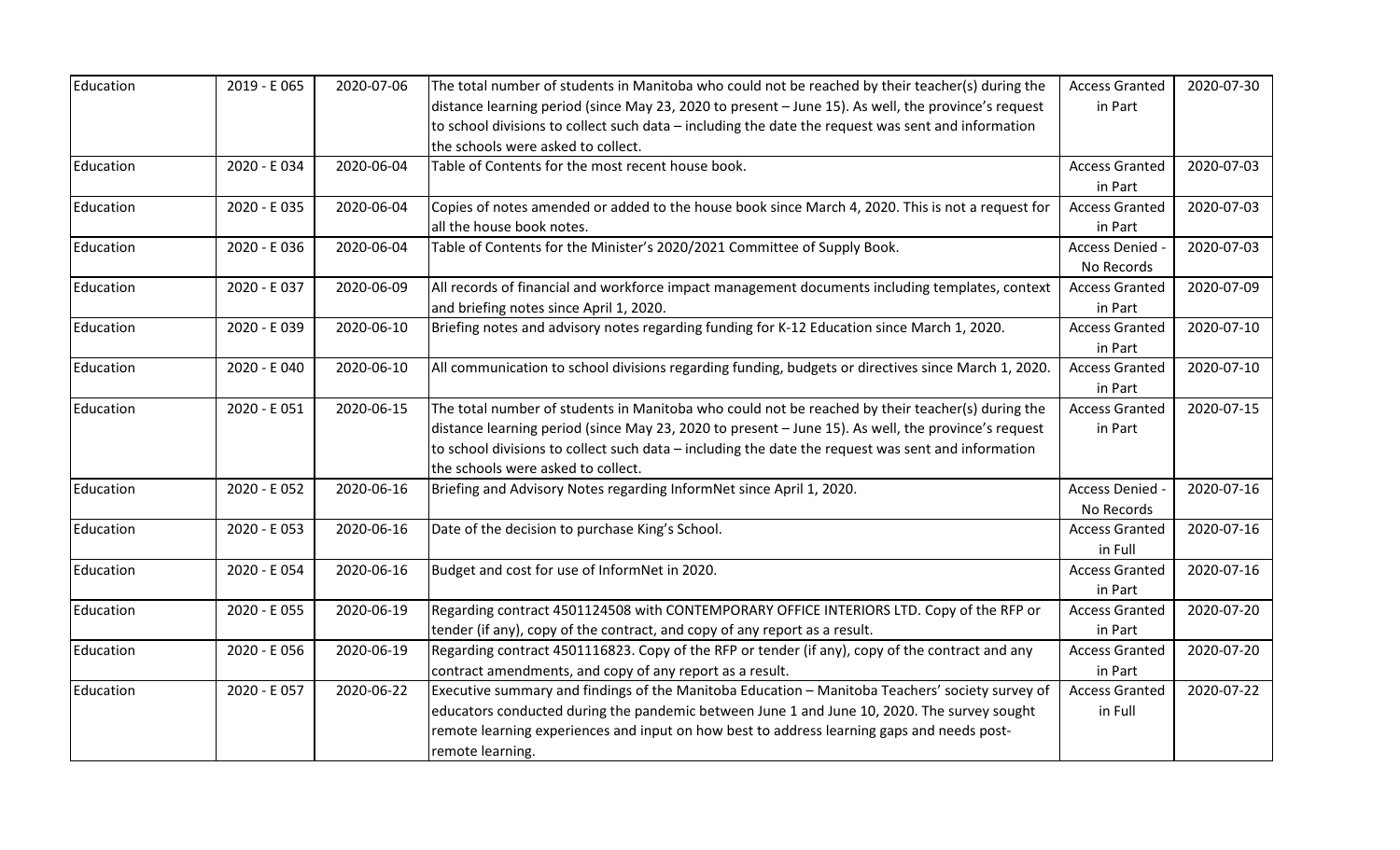| Education       | 2020 - E058  | 2020-06-23 | Regarding the Curriculum Support Centre: how much was budgeted for in 2018/2019, 2019/2020,                         | <b>Access Granted</b>            | 2020-07-22 |
|-----------------|--------------|------------|---------------------------------------------------------------------------------------------------------------------|----------------------------------|------------|
|                 |              |            | 2020/2021 and how much actually spent. Where fiscal year is not yet complete, include expenses to<br>date.          | in Full                          |            |
| Education       | 2020 - E059  | 2020-06-23 | Regarding the Curriculum Support Centre: budget and actuals for electronic resources in 2018/2019,                  | <b>Access Granted</b>            | 2020-07-22 |
|                 |              |            | 2019/2020, 2020/2021. Where fiscal year not yet is complete, include expenses to date.                              | in Full                          |            |
| Education       | 2020 - E 060 | 2020-06-29 | Briefing and Advisory notes regarding the Curriculum Support Centre since November, 2018.                           | <b>Access Granted</b>            | 2020-07-29 |
|                 |              |            |                                                                                                                     | in Part                          |            |
| Education       | 2020 - E 061 | 2020-06-29 | All interdepartmental emails related to/about the decision to announce the Sept. 8 school start date<br>on Twitter. | <b>Access Granted</b><br>in Part | 2020-07-29 |
| Education       | 2020 - E 062 | 2020-06-29 | Briefing notes, summary notes and meeting minutes about the province's remedial learning (or                        | <b>Access Granted</b>            | 2020-07-29 |
|                 |              |            | recovery learning) guidelines for Sept. 2020.                                                                       | in Full                          |            |
| Education       | 2020 - E 063 | 2020-06-29 | All interdepartmental emails about the K-12 education review from March 1 to present.                               | <b>Access Granted</b>            | 2020-07-29 |
|                 |              |            |                                                                                                                     | in Part                          |            |
| Education       | 2020 - E 064 | 2020-06-29 | The first draft of the K-12 Commission's Education Review submitted to Manitoba Education.                          | Access Denied -                  | 2020-07-29 |
|                 |              |            |                                                                                                                     | <b>Exceptions to</b>             |            |
|                 |              |            |                                                                                                                     | Disclosure                       |            |
| Education       | 2020 - E071  | 2020-07-17 | From the Spring Session, 2020 housebook, copy of note A.12.                                                         | <b>Access Granted</b>            | 2020-07-31 |
|                 |              |            |                                                                                                                     | in Full                          |            |
| Education       | 2020 - E073  | 2020-07-21 | From the Spring Session, 2020 housebook, copy of note A.13.                                                         | <b>Access Granted</b>            | 2020-07-31 |
|                 |              |            |                                                                                                                     | in Full                          |            |
| Education       | 2020 - E074  | 2020-07-21 | From the Spring Session, 2020 housebook, copy of note B.2.                                                          | <b>Access Granted</b>            | 2020-07-31 |
|                 |              |            |                                                                                                                     | in Full                          |            |
| <b>Families</b> | 2020-102     | 2020-05-19 | Please provide the number of cases and participants whose EIA was terminated from April 2019 to                     | <b>Access Granted</b>            | 2020-07-14 |
|                 |              |            | current, by month.                                                                                                  | in Full                          |            |
| Families        | 2020-104     | 2020-05-21 | Please provide a detailed list of all the items delivered to households across Manitoba by the                      | Access Denied -                  | 2020-07-15 |
|                 |              |            | contractor who was selected in response to an April 22, 2020 "Request for Proposal for Home                         | No Records                       |            |
|                 |              |            | Nutrition and Learning Program". Please provide the quantity for each item that was delivered.                      |                                  |            |
|                 |              |            | Please also provide the expected quantities of items that will be delivered after May 21, if any.                   |                                  |            |
|                 |              |            | Timeframe April 1 to present.                                                                                       |                                  |            |
| Families        | 2020-105     | 2020-05-25 | Records, including memos and directives, for how EIA case workers are to manage job search                          | <b>Access Granted</b>            | 2020-06-24 |
|                 |              |            | expectations during the pandemic                                                                                    | in Full                          |            |
| Families        | 2020-107     | 2020-05-28 | Minister Stefanson told media an internal report on birth alerts convinced her to order an end to                   | <b>Access Granted</b>            | 2020-07-14 |
|                 |              |            | the practice. Please provide this report.                                                                           | in Part                          |            |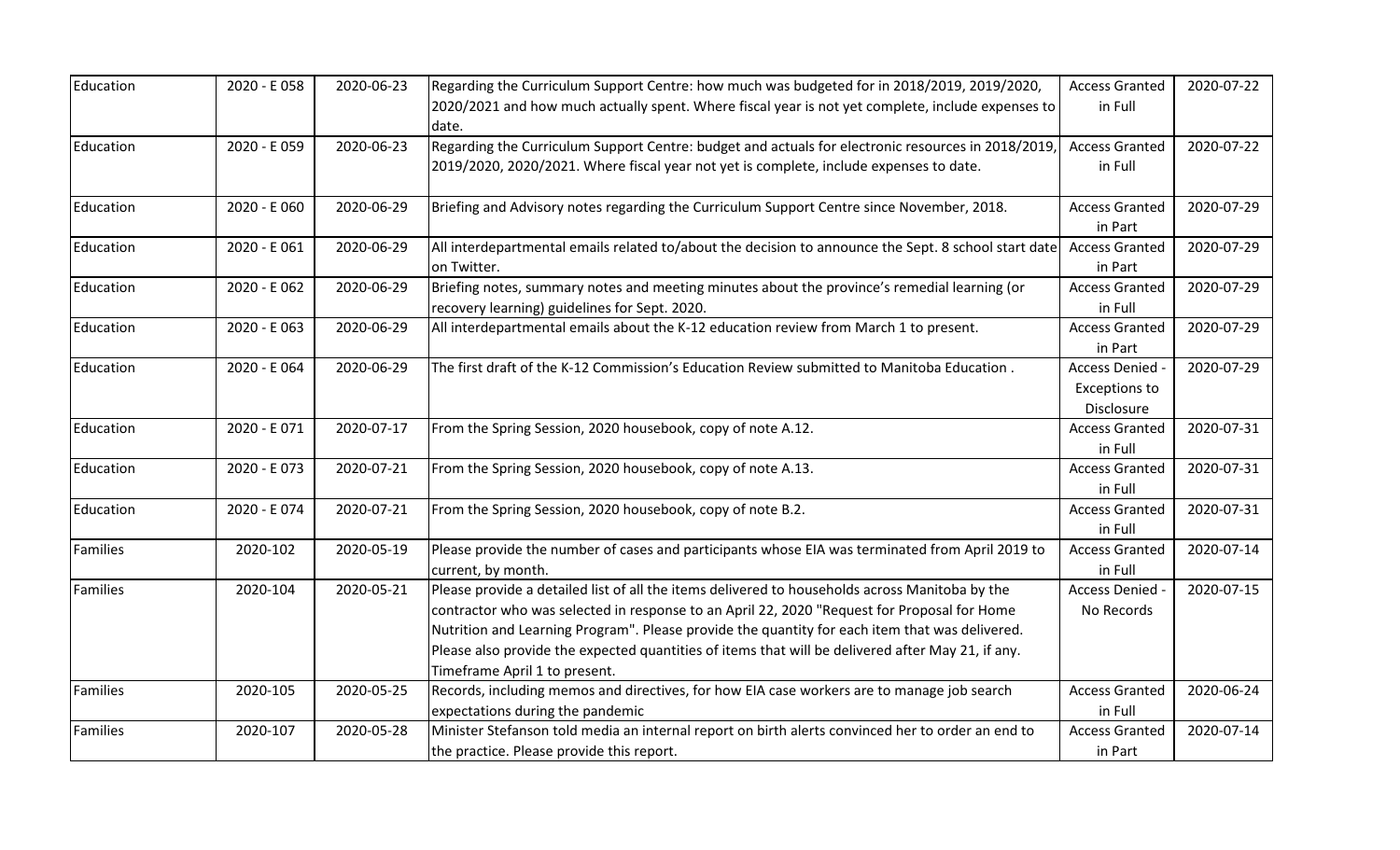| Families        | 2020-109 | 2020-05-29 | On March 20th 2020, over \$18 million was announced for child care programming, to be distributed     | <b>Access Granted</b> | 2020-06-26 |
|-----------------|----------|------------|-------------------------------------------------------------------------------------------------------|-----------------------|------------|
|                 |          |            | by the Manitoba and Winnipeg Chambers of Commerce. I am seeking all advisory and briefing notes       | in Full               |            |
|                 |          |            | relating to this announcement and the program rollout. I am also seeking a list of where this funding |                       |            |
|                 |          |            | was spent as of June 1, 2020, who received funding and where it was distributed.                      |                       |            |
| <b>Families</b> | 2020-110 | 2020-06-04 | Table of Contents for the Minister's 2020/2021 Committee of Supply Book.                              | Access Denied -       | 2020-07-10 |
|                 |          |            |                                                                                                       | No Records            |            |
| <b>Families</b> | 2020-111 | 2020-06-04 | Copies of notes amended or added to the house book since March 4, 2020. This is not a request for     | <b>Access Granted</b> | 2020-07-10 |
|                 |          |            | all the house book notes.                                                                             | in Part               |            |
| <b>Families</b> | 2020-112 | 2020-06-04 | Table of Contents for the most recent house book.                                                     | <b>Access Granted</b> | 2020-07-10 |
|                 |          |            |                                                                                                       | in Part               |            |
| <b>Families</b> | 2020-114 | 2020-06-08 | All records of financials and workforce impact management documents including templates, context      | <b>Access Denied</b>  | 2020-07-08 |
|                 |          |            | and briefing notes since April 1, 2020.                                                               | <b>Exceptions to</b>  |            |
|                 |          |            |                                                                                                       | Disclosure            |            |
| Families        | 2020-115 | 2020-06-19 | Regarding contract 4600021742 with KPMG LLP: Copy of the RFP or tender (if any), copy of the          | <b>Access Granted</b> | 2020-07-20 |
|                 |          |            | contract, and copy of any report as a result.                                                         | in Part               |            |
| <b>Families</b> | 2020-116 | 2020-06-19 | Regarding contract 4600021655 with KPMG LLP: Copy of the RFP or tender (if any), copy of the          | Access Denied -       | 2020-07-20 |
|                 |          |            | contract, and copy of any report as a result.                                                         | No Records            |            |
| Families        | 2020-39  | 2020-01-31 | Please provide copies of the "review" cited by Minister Stefanson and any and all records that        | <b>Access Granted</b> | 2020-07-14 |
|                 |          |            | support the conclusion that there exists no evidence that birth alerts increases safety for children. | in Part               |            |
| <b>Families</b> | 2020-45  | 2020-02-05 | Report, data and/or review that demonstrates and/or contains, analizes or refers to evidence that     | <b>Access Granted</b> | 2020-07-14 |
|                 |          |            | birth alerts do not increase safety of children.                                                      | in Part               |            |
| Families        | 2020-65  | 2020-03-20 | Records of any review of birth alerts.                                                                | <b>Access Granted</b> | 2020-07-14 |
|                 |          |            |                                                                                                       | in Part               |            |
| Families        | 2020-84  | 2020-04-30 | Records indicating the criterion for how access is determined for Essential Services Worker Child     | <b>Access Granted</b> | 2020-06-10 |
|                 |          |            | Care.                                                                                                 | in Full               |            |
| Families        | 2020-90  | 2020-05-12 | Records indicating who is eligible for access to Essential Services Worker Child Care.                | Access Denied -       | 2020-06-10 |
|                 |          |            |                                                                                                       | <b>Exceptions to</b>  |            |
|                 |          |            |                                                                                                       | Disclosure            |            |
| Families        | 2020-91  | 2020-05-12 | Current number of cases and participants in receipt of Employment and Income Assistance, broken       | <b>Access Granted</b> | 2020-06-10 |
|                 |          |            | out by category.                                                                                      | in Full               |            |
| Families        | 2020-93  | 2020-05-14 | Number of vacancies, filled positions, and total number of positions in appropriation 9.2(i)          | <b>Access Granted</b> | 2020-06-12 |
|                 |          |            | 'Employment, Income and Rental Assistance" on March 31, 2018 and current.                             | in Full               |            |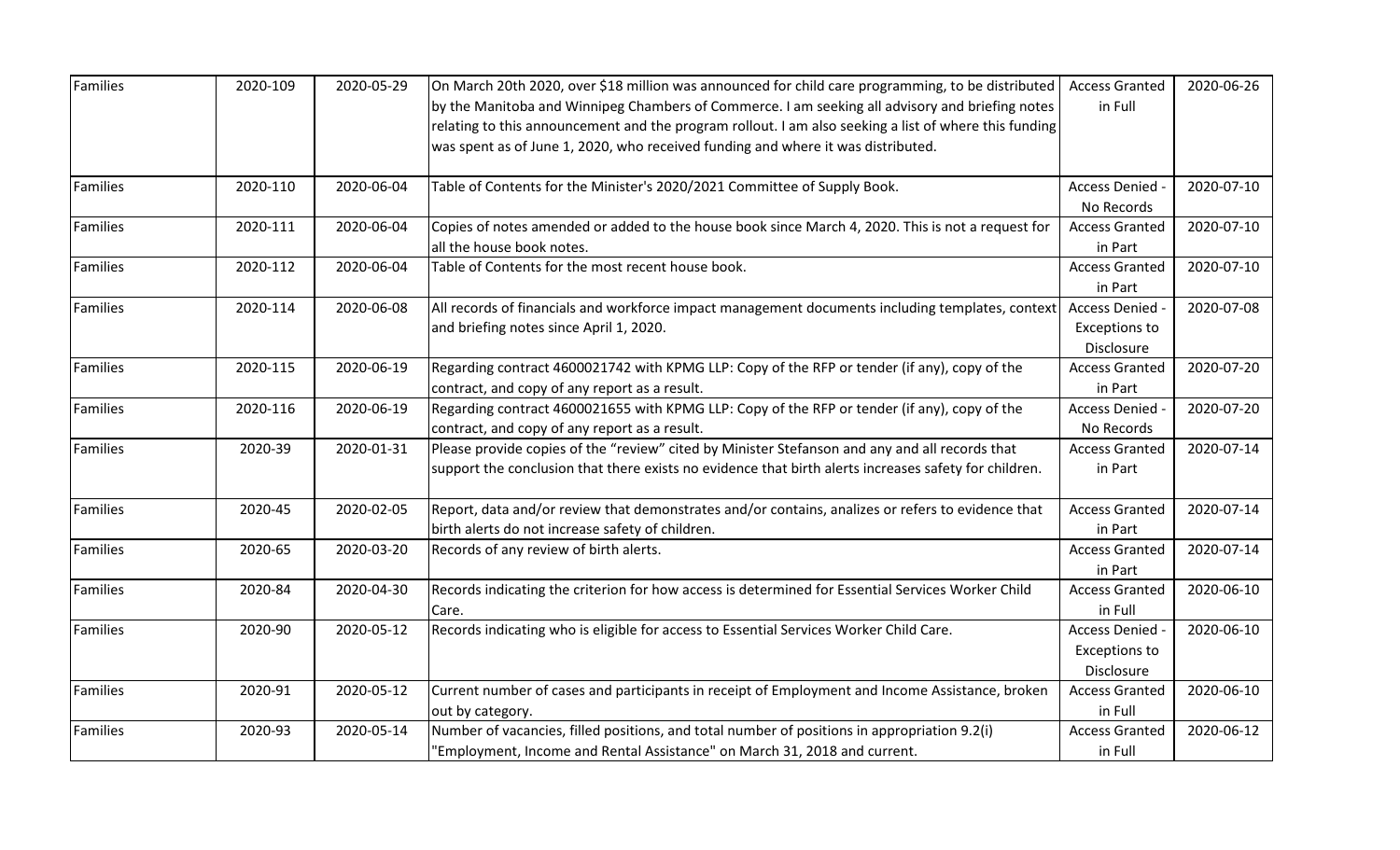| <b>Families</b>      | 2020-94   | 2020-05-14 | Number of cases and participants whose EIA was terminated from April, 2019 to current, by month.    | <b>Access Granted</b> | 2020-06-11 |
|----------------------|-----------|------------|-----------------------------------------------------------------------------------------------------|-----------------------|------------|
|                      |           |            |                                                                                                     | in Full               |            |
| Families             | 2020-95   | 2020-05-14 | Please provide the number of critical service workers who requested childcare in response to Covid- | <b>Access Granted</b> | 2020-06-10 |
|                      |           |            | 19; provide the number of critical service workers matched with a childcare space.                  | in Full               |            |
| <b>Families</b>      | 2020-96   | 2020-05-14 | Please provide the number of essential service workers who requested childcare in response to       | <b>Access Granted</b> | 2020-06-10 |
|                      |           |            | Covid-19; provide the number of essential service workers matched with a childcare space.           | in Full               |            |
| Families             | 2020-97   | 2020-05-14 | Number of cases and participants whose appplications for EIA were rejected from April, 2019 to      | Access Denied -       | 2020-06-10 |
|                      |           |            | current, by month.                                                                                  | No Records            |            |
| Finance              | 20FIN-105 | 2020-06-08 | All records of Financial and workforce impact management documents including templates, context.    | Access Denied -       | 2020-07-20 |
|                      |           |            | brieifng notes since April 1, 2020. Time frame: April 1, 2020-June 8, 2020.                         | <b>Exceptions to</b>  |            |
|                      |           |            |                                                                                                     | Disclosure            |            |
| Health, Seniors and  | 057-20    | 2020-04-21 | All emails, faxes, letters, memos, reports, minutes of meetings and documents, to and from          | <b>Access Granted</b> | 2020-07-13 |
| <b>Active Living</b> |           |            | Christine Clark, about Two Ten Recovery Inc. from January 15, 2018 to present.                      | in Part               |            |
| Health, Seniors and  | 058-20    | 2020-04-21 | All emails, faxes, letters, memos, reports, minutes of meetings and documents, to and from Michele  | <b>Access Granted</b> | 2020-07-13 |
| <b>Active Living</b> |           |            | Mathe-Hunter, about Two Ten Recovery Inc. from January 15, 2018 to present.                         | in Part               |            |
| Health, Seniors and  | 059-20    | 2020-04-21 | All emails, faxes, letters, memos, reports, minutes of meetings and documents, to and from Jason    | <b>Access Granted</b> | 2020-07-13 |
| <b>Active Living</b> |           |            | Perez, about Two Ten Recovery Inc. from January 15, 2018 to present.                                | in Part               |            |
| Health, Seniors and  | 060-20    | 2020-04-21 | All emails, faxes, letters, memos, reports, minutes of meetings and documents, to and from Robert   | <b>Access Granted</b> | 2020-07-13 |
| <b>Active Living</b> |           |            | Shaffer, about Two Ten Recovery Inc. from January 15, 2018 to present.                              | in Part               |            |
| Health, Seniors and  | 068-20    | 2020-05-20 | All emails, faxes, letters, memos, reports, minutes of meetings and documents, to and from Karen    | <b>Access Granted</b> | 2020-07-13 |
| <b>Active Living</b> |           |            | Herd, about Two Ten Recovery Inc. from January 15, 2018 to present.                                 | in Part               |            |
| Health, Seniors and  | 069-20    | 2020-05-20 | All emails, faxes, letters, memos, reports, minutes of meetings and documents, to and from Marcia   | <b>Access Granted</b> | 2020-07-13 |
| <b>Active Living</b> |           |            | Thomson, about Two Ten Recovery Inc. from January 15, 2018 to present.                              | in Part               |            |
| Health, Seniors and  | 070-20    | 2020-05-20 | All emails, faxes, letters, memos, reports, minutes of meetings and documents, to and from          | <b>Access Granted</b> | 2020-07-13 |
| <b>Active Living</b> |           |            | Jonathan Scarth, about Two Ten Recovery Inc. from January 15, 2018 to present.                      | in Part               |            |
| Health, Seniors and  | 071-20    | 2020-05-20 | All emails, faxes, letters, memos, reports, minutes of meetings and documents, to and from Kathryn  | <b>Access Granted</b> | 2020-07-13 |
| <b>Active Living</b> |           |            | Gerrard, about Two Ten Recovery Inc. from January 15, 2018 to present.                              | in Part               |            |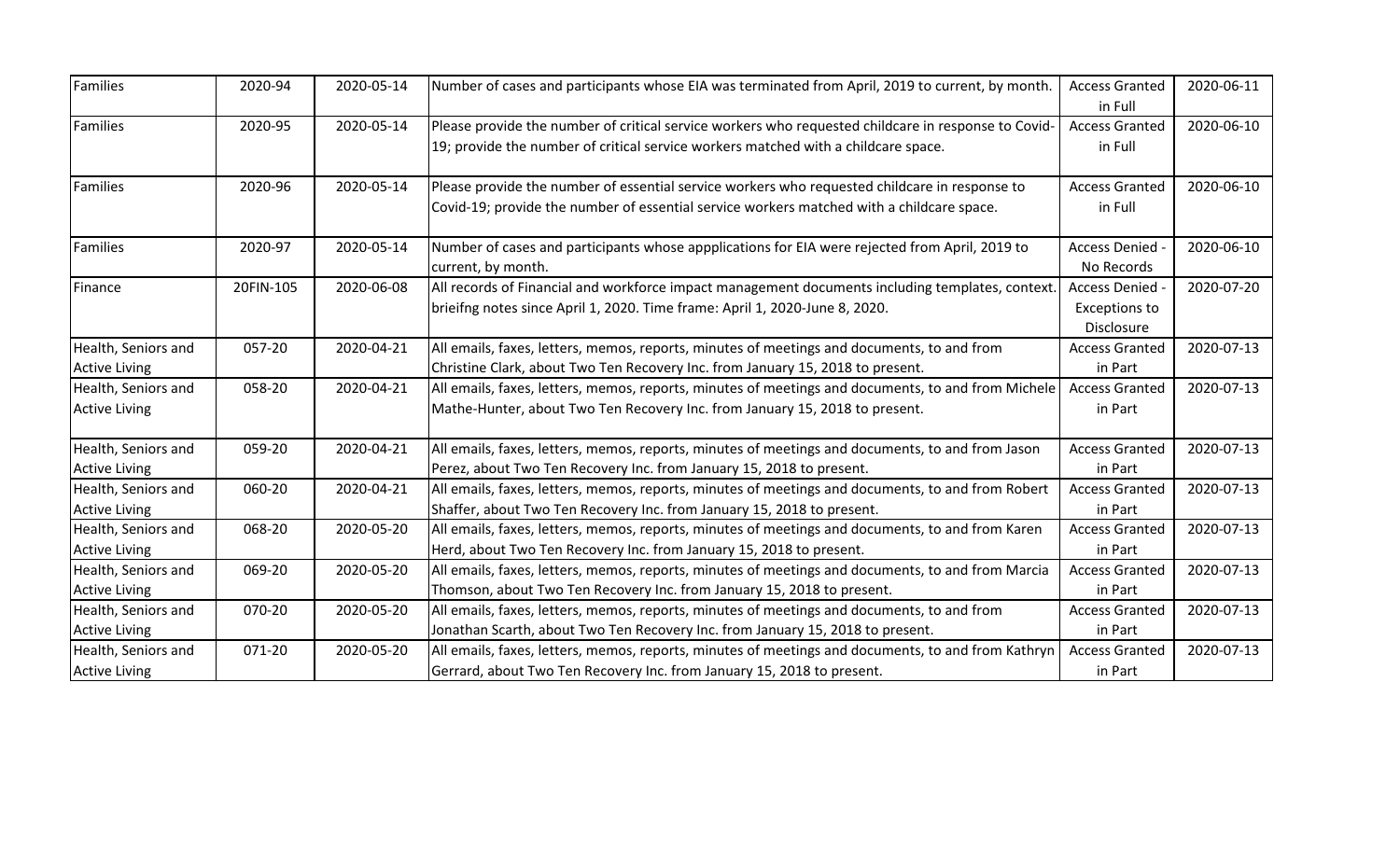| Health, Seniors and  | 076-20 | 2020-05-21 | A copy of the compliance order the regional medical officer of health issued for a residential care   | <b>Access Granted</b> | 2020-07-17 |
|----------------------|--------|------------|-------------------------------------------------------------------------------------------------------|-----------------------|------------|
| <b>Active Living</b> |        |            | company in Brandon, Manitoba on May 14. The compliance order is based on an inspection public         | in Part               |            |
|                      |        |            | health inspectors undertook of a residential care facility in Brandon on May 13, as ordered by the    |                       |            |
|                      |        |            | medical officer of health. Please provide the complete record and any other documents relating to     |                       |            |
|                      |        |            | the inspection and compliance order.                                                                  |                       |            |
|                      |        |            |                                                                                                       |                       |            |
| Health, Seniors and  | 079-20 | 2020-06-04 | Table of contents for the most recent Housebook.                                                      | <b>Access Granted</b> | 2020-07-03 |
| <b>Active Living</b> |        |            |                                                                                                       | in Part               |            |
| Health, Seniors and  | 080-20 | 2020-06-04 | Copies of notes amended or added to the Housebook since March 4, 2020. This is not a request for      | Access Denied -       | 2020-07-03 |
| <b>Active Living</b> |        |            | all of the Housebook notes.                                                                           | No Records            |            |
| Health, Seniors and  | 081-20 | 2020-06-04 | Table of Contents for the Minister's 2020/2021 Committee of Supply Book.                              | <b>Access Granted</b> | 2020-07-03 |
| <b>Active Living</b> |        |            |                                                                                                       | in Part               |            |
| Health, Seniors and  | 082-20 | 2020-06-08 | Please provide all reports, memos, presentations, including those in draft form, that mention         | Access Denied -       | 2020-07-22 |
| <b>Active Living</b> |        |            | modelling for COVID-19 in Manitoba from January 1, 2020 to date of receipt.                           | <b>Exceptions to</b>  |            |
|                      |        |            |                                                                                                       | Disclosure            |            |
| Health, Seniors and  | 084-20 | 2020-06-09 | All records of financial and workforce impact management documents including templates, context       | <b>Access Granted</b> | 2020-07-08 |
| <b>Active Living</b> |        |            | and briefing notes since April 1, 2020.                                                               | in Full               |            |
| Health, Seniors and  | 087-20 | 2020-06-18 | I would like to request all information or documentation provided to members of the provincial        | Access Denied -       | 2020-07-17 |
| <b>Active Living</b> |        |            | COVID-19 incident command. This would include but not be limited to briefing notes, advisory          | <b>Exceptions to</b>  |            |
|                      |        |            | notes, policy proposals, infection data, presentations, speaking notes, etc. Time frame: Feb. 1, 2020 | Disclosure            |            |
|                      |        |            | to Feb. 29, 2020.                                                                                     |                       |            |
| Health, Seniors and  | 088-20 | 2020-06-18 | I would like to request all information or documentation provided to members of the provincial        | <b>Access Denied</b>  | 2020-07-17 |
| <b>Active Living</b> |        |            | COVID-19 incident command. This would include but not be limited to briefing notes, advisory          | <b>Exceptions to</b>  |            |
|                      |        |            | notes, policy proposals, infection data, presentations, speaking notes, etc. Time frame: March 1,     | Disclosure            |            |
|                      |        |            | 2020 to March 31, 2020.                                                                               |                       |            |
| Health, Seniors and  | 089-20 | 2020-06-18 | I would like to request all information or documentation provided to members of the provincial        | Access Denied         | 2020-07-17 |
| <b>Active Living</b> |        |            | COVID-19 incident command. This would include but not be limited to briefing notes, advisory          | <b>Exceptions to</b>  |            |
|                      |        |            | notes, policy proposals, infection data, presentations, speaking notes, etc. Time frame: April 1,     | Disclosure            |            |
|                      |        |            | 2020 to April 30, 2020.                                                                               |                       |            |
| Health, Seniors and  | 090-20 | 2020-06-18 | I would like to request all information or documentation provided to members of the provincial        | <b>Access Denied</b>  | 2020-07-17 |
| <b>Active Living</b> |        |            | COVID-19 incident command. This would include but not be limited to briefing notes, advisory          | <b>Exceptions to</b>  |            |
|                      |        |            | notes, policy proposals, infection data, presentations, speaking notes, etc. Time frame: May 1, 2020  | Disclosure            |            |
|                      |        |            | to May 31, 2020.                                                                                      |                       |            |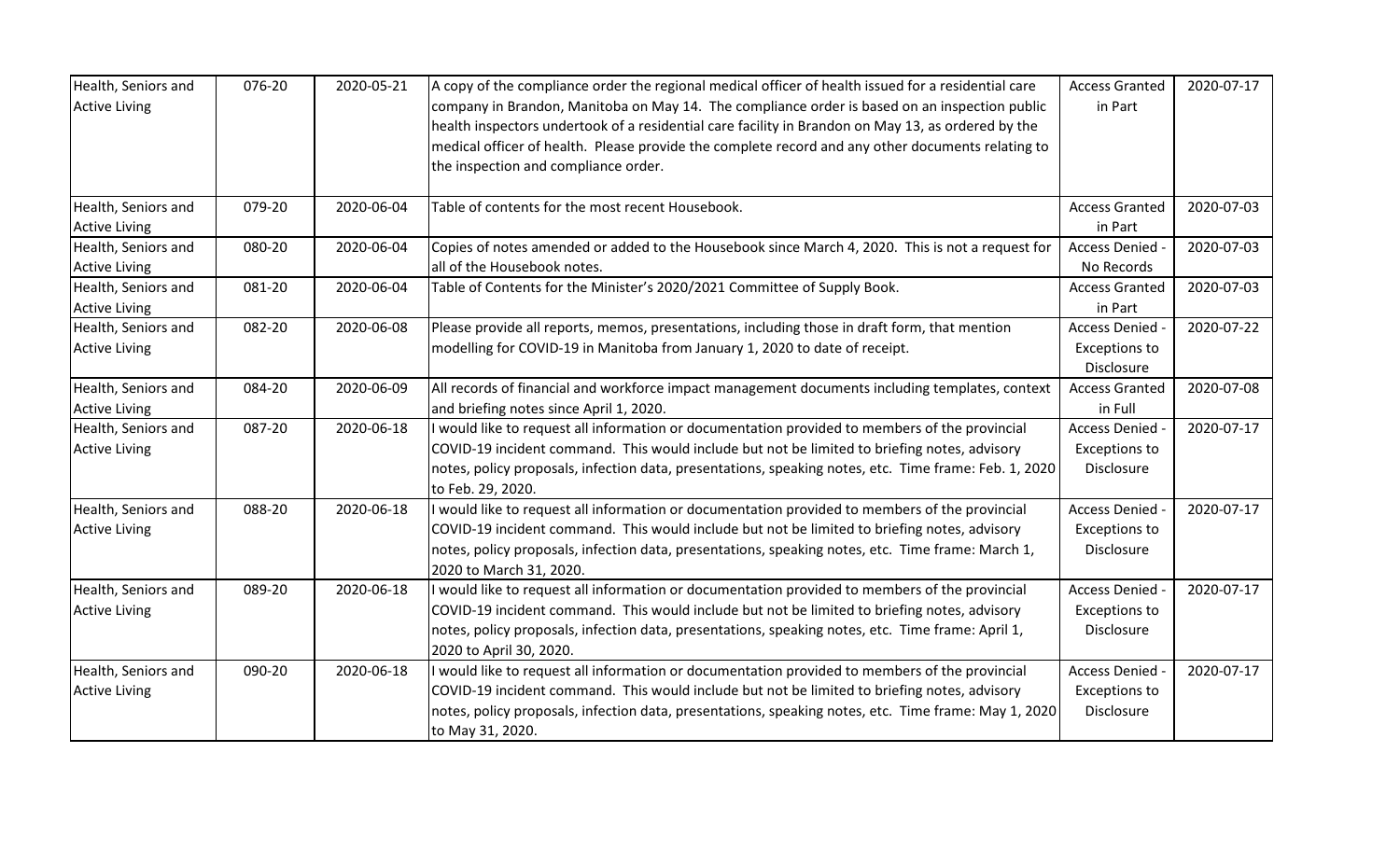| Health, Seniors and  | 093-20   | 2020-06-23 | A copy of all emails and text messages between Manitoba Health Minister Cameron Friesen and           | <b>Access Granted</b> | 2020-07-23 |
|----------------------|----------|------------|-------------------------------------------------------------------------------------------------------|-----------------------|------------|
| <b>Active Living</b> |          |            | Gord LeClerc between May 27, 2020 and June 10, 2020.                                                  | in Part               |            |
| Justice              | 2020-084 | 2020-06-04 | Table of Contents for the most recent house book.                                                     | <b>Access Granted</b> | 2020-07-03 |
|                      |          |            |                                                                                                       | in Part               |            |
| Justice              | 2020-085 | 2020-06-04 | Copies of notes amended or added to the house book since March 4, 2020. This is not a request for     | Access Denied -       | 2020-07-03 |
|                      |          |            | all the house book notes.                                                                             | No Records            |            |
| Justice              | 2020-086 | 2020-06-04 | Table of Contents for the Minister's 2020/2021 Committee of Supply Book.                              | <b>Access Denied</b>  | 2020-07-03 |
|                      |          |            |                                                                                                       | No Records            |            |
| Justice              | 2020-087 | 2020-06-08 | Request a copy of the Manitoba Police Commission Review of body worn cameras.                         | <b>Access Denied</b>  | 2020-07-08 |
|                      |          |            |                                                                                                       | <b>Exceptions to</b>  |            |
|                      |          |            |                                                                                                       | Disclosure            |            |
| Justice              | 2020-089 | 2020-06-09 | Please provide the number of law enforcement officers who have been the subject of: 1 Formal          | <b>Access Denied</b>  | 2020-07-09 |
|                      |          |            | Complaint; 2 to 5 Formal Complaints; 5 to 10 Formal Complaints; 10 or more Formal Complaints. If      | No Records            |            |
|                      |          |            | it is easier, please simply provide a spreadsheet that contains an non-descriptive ID number for each |                       |            |
|                      |          |            | officer (to ensure anonymity) and for each of the unique ID numbers, the number of complaints         |                       |            |
|                      |          |            | associated with that officer. Desired time-frame for records: As far back as records exist to the     |                       |            |
|                      |          |            | present time.                                                                                         |                       |            |
| Justice              | 2020-090 | 2020-06-10 | Requests all emails, briefing notes and memos sent to and from the justice minister regarding long    | <b>Access Denied</b>  | 2020-07-10 |
|                      |          |            | prisoner stays at Winnipeg's police headquarters.                                                     | <b>Exceptions to</b>  |            |
|                      |          |            |                                                                                                       | Disclosure            |            |
| Justice              | 2020-091 | 2020-06-10 | Requests all emails, briefing notes and memos sent to and from the head of Manitoba's prosecution     | <b>Access Denied</b>  | 2020-07-10 |
|                      |          |            | service regarding long prisoner stays at the Remand Centre during the COVID-19 pandemic.              | No Records            |            |
|                      |          |            | Requests all emails, briefing notes and memos sent to and from the deputy justice minister            |                       |            |
|                      |          |            | regarding long prisoner stays at the Remand Centre during the COVID-19 pandemic.                      |                       |            |
| Justice              | 2020-092 | 2020-06-10 | Names of the prosecutors consulted as referenced in the December 13, 2019 press release:              | <b>Access Denied</b>  | 2020-07-10 |
|                      |          |            | "MANITOBA PROVIDES UPDATE ON INVESTIGATION INTO CONSTRUCTION OF POLICE                                | <b>Exceptions to</b>  |            |
|                      |          |            | HEADQUARTERS".                                                                                        | Disclosure            |            |
| Justice              | 2020-093 | 2020-06-10 | Copy of the contract for the company selected to do the review of the Police Services Act.            | <b>Access Granted</b> | 2020-07-10 |
|                      |          |            |                                                                                                       | in Part               |            |
| Justice              | 2020-094 | 2020-06-10 | Briefing notes and advisory notes regarding the review of the Polices Services Act.                   | Access Denied -       | 2020-07-10 |
|                      |          |            |                                                                                                       | <b>Exceptions to</b>  |            |
|                      |          |            |                                                                                                       | Disclosure            |            |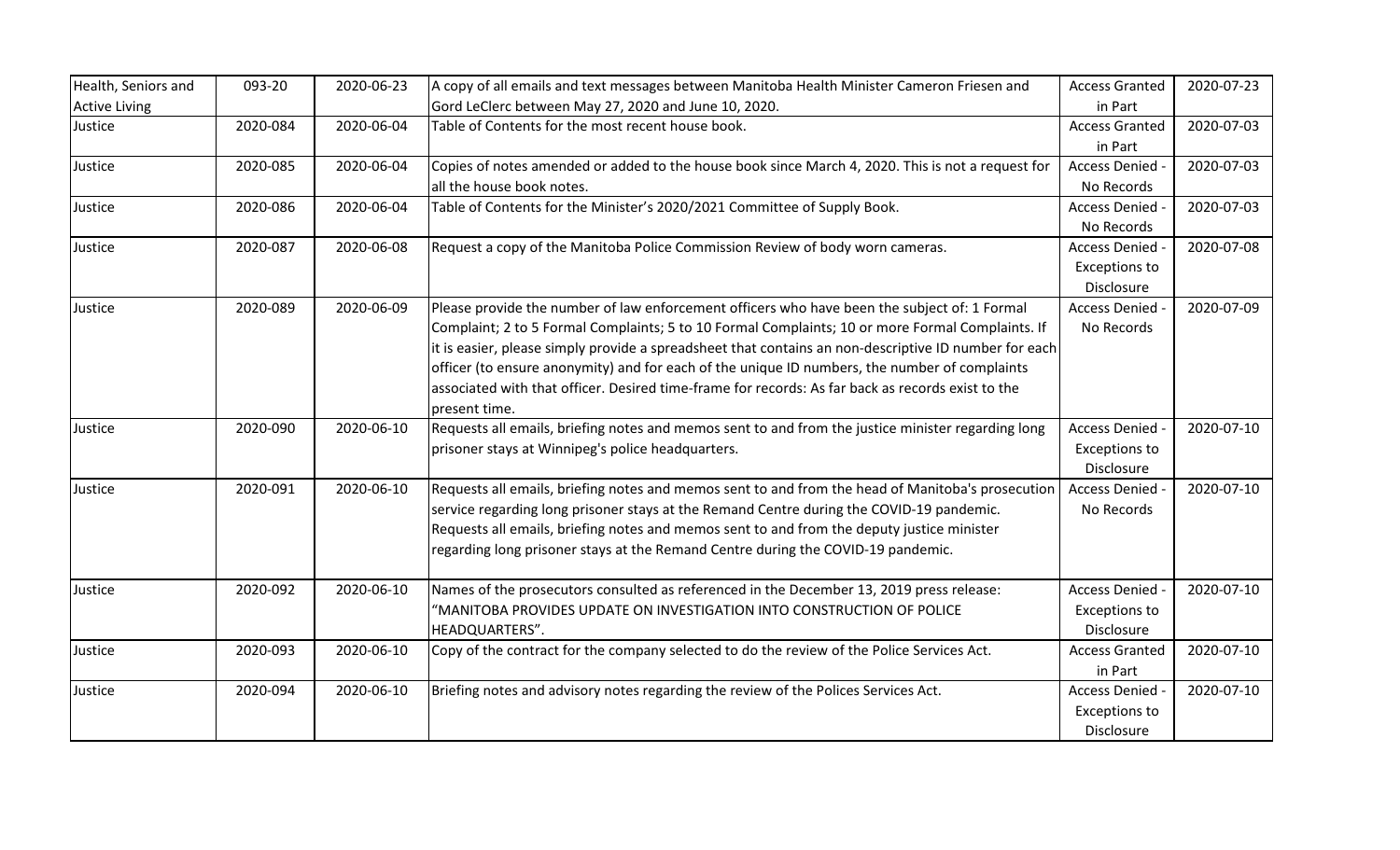| Justice                    | 2020-095   | 2020-06-10 | Copy of the review of the Police Services Act.                                                        | Access Denied -       | 2020-07-10 |
|----------------------------|------------|------------|-------------------------------------------------------------------------------------------------------|-----------------------|------------|
|                            |            |            |                                                                                                       | <b>Exceptions to</b>  |            |
|                            |            |            |                                                                                                       | Disclosure            |            |
| Justice                    | 2020-096   | 2020-06-10 | List of individuals and organizations consulted for the Police Services Act review.                   | <b>Access Granted</b> | 2020-07-10 |
|                            |            |            |                                                                                                       | in Part               |            |
| Justice                    | 2020-097   | 2020-06-11 | All briefing notes and advisory notes regarding "Project Dalton" since January 1, 2018.               | Access Denied -       | 2020-07-10 |
|                            |            |            |                                                                                                       | <b>Exceptions to</b>  |            |
|                            |            |            |                                                                                                       | Disclosure            |            |
| Justice                    | 2020-098   | 2020-06-11 | Copies of all reviews conducted by the Manitoba Prosecution Service regarding "Project Dalton"        | <b>Access Denied</b>  | 2020-07-10 |
|                            |            |            | since January 1, 2017.                                                                                | <b>Exceptions to</b>  |            |
|                            |            |            |                                                                                                       | Disclosure            |            |
| Justice                    | 2020-099   | 2020-06-11 | All records indicating the results of police investigations with respect to "Project Dalton".         | Access Denied -       | 2020-07-10 |
|                            |            |            |                                                                                                       | <b>Exceptions to</b>  |            |
|                            |            |            |                                                                                                       | Disclosure            |            |
| Justice                    | 2020-101   | 2020-06-15 | All communication with and regarding Community Safety Knowledge Alliance since January 1, 2019.       | Access Denied -       | 2020-07-15 |
|                            |            |            |                                                                                                       | <b>Exceptions to</b>  |            |
|                            |            |            |                                                                                                       | Disclosure            |            |
| Justice                    | 2020-102   | 2020-06-15 | Date of the completion of the report by Community Safety Knowledge Alliance.                          | <b>Access Denied</b>  | 2020-07-15 |
|                            |            |            |                                                                                                       | <b>Exceptions to</b>  |            |
|                            |            |            |                                                                                                       | Disclosure            |            |
| <b>Municipal Relations</b> | MR 2018-26 | 2018-04-02 | Since May 2017: All briefing and advisory notes and all records of communication regarding            | <b>Access Granted</b> | 2020-07-17 |
|                            |            |            | outcomes and expectations related to provincial funding for the City of Winnipeg.                     | in Part               |            |
|                            |            |            |                                                                                                       |                       |            |
| <b>Municipal Relations</b> | MR 2018-49 | 2018-09-11 | All briefing and advisory notes regarding the Municipal road improvement program.                     | <b>Access Granted</b> | 2020-07-02 |
|                            |            |            |                                                                                                       | in Part               |            |
| <b>Municipal Relations</b> | MR 2018-50 | 2018-09-11 | For fiscal years 2016/17, 2017/18 and 2018/19 to the most current date available: the budget and      | <b>Access Granted</b> | 2020-07-02 |
|                            |            |            | actual funds spent through the Municipal Road Improvement Program.                                    | in Full               |            |
| <b>Municipal Relations</b> | MR 2018-51 | 2018-09-11 | Since April 1, 2018: all internal records of correspondence, at the Deputy Minister level and higher, | <b>Access Granted</b> | 2020-07-02 |
|                            |            |            | regarding the Municipal Road Improvement program.                                                     | in Part               |            |
| <b>Municipal Relations</b> | MR 2018-52 | 2018-09-11 | Since April 1, 2018: all external records of correspondence, at the Deputy Minister level and higher, | <b>Access Granted</b> | 2020-07-02 |
|                            |            |            | regarding the Municipal Road Improvement program.                                                     | in Part               |            |
| <b>Municipal Relations</b> | MR 2018-60 | 2018-11-07 | Since April 1, 2018: all records of correspondence with municipalities regarding the Municipal        | <b>Access Granted</b> | 2020-07-02 |
|                            |            |            | Bridges and Roads program.                                                                            | in Part               |            |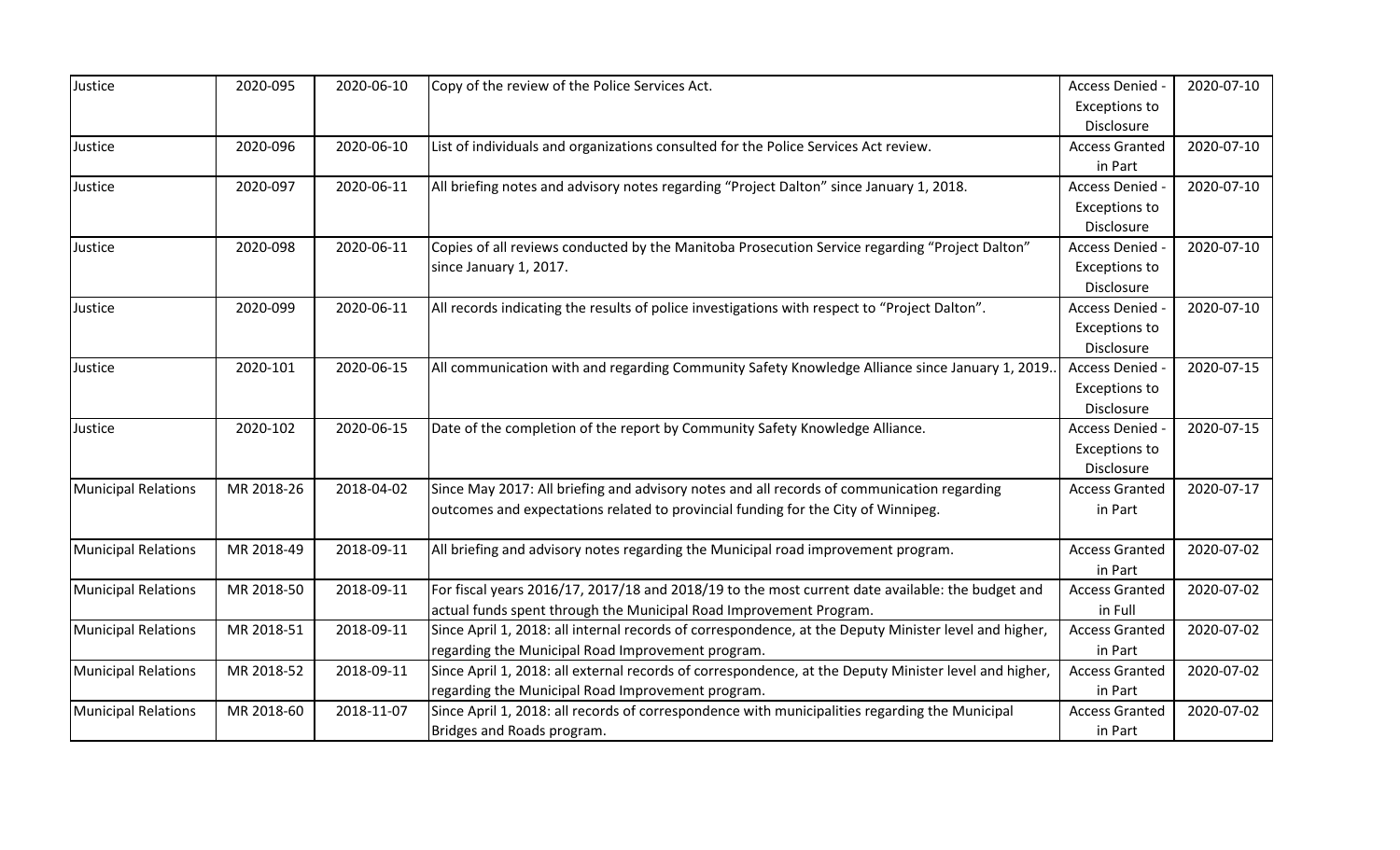| <b>Municipal Relations</b>                                                                                           | MR 2018-61 | 2018-11-07 | Since April 1, 2018: all briefing and advisory notes regarding Neighbourhoods Alive.                                                                                                                                                                                                                                                                                                                    | <b>Access Granted</b>              | 2020-07-20 |
|----------------------------------------------------------------------------------------------------------------------|------------|------------|---------------------------------------------------------------------------------------------------------------------------------------------------------------------------------------------------------------------------------------------------------------------------------------------------------------------------------------------------------------------------------------------------------|------------------------------------|------------|
|                                                                                                                      |            |            |                                                                                                                                                                                                                                                                                                                                                                                                         | in Part                            |            |
| <b>Municipal Relations</b>                                                                                           | MR 2019-02 | 2019-01-19 | Since January 1, 2018: all briefing notes and advisory notes regarding funding for Winnipeg Transit.                                                                                                                                                                                                                                                                                                    | <b>Access Granted</b>              | 2020-07-21 |
|                                                                                                                      |            |            |                                                                                                                                                                                                                                                                                                                                                                                                         | in Part                            |            |
| <b>Municipal Relations</b>                                                                                           | MR 2019-05 | 2019-01-24 | From the Fall 2018 Housebook, record "Water and Sewer Infrastructure Deficit." City of Winnipeg                                                                                                                                                                                                                                                                                                         | <b>Access Granted</b>              | 2020-07-29 |
|                                                                                                                      |            |            | Funding PMSS Cannabis Revenue Sharing CPD & PMSS, Municipal Road and Bridge Program, Spring<br>2018 Grant Intake.                                                                                                                                                                                                                                                                                       | in Part                            |            |
| <b>Municipal Relations</b>                                                                                           | MR 2019-07 | 2019-01-31 | From the Fall 2018 Housebook, record Assessment Services-Staffing Levels/Vacancies, Urban                                                                                                                                                                                                                                                                                                               | <b>Access Granted</b>              | 2020-07-29 |
|                                                                                                                      |            |            | Reserves, tax Loss Compensation, Funding to Municipalities Outside of Winnipeg, City of Portage la<br>Prairie Water Treatment Plant, Water and Sewer Infrastructure Deficit.                                                                                                                                                                                                                            | in Part                            |            |
| <b>Municipal Relations</b>                                                                                           | MR 2019-10 | 2019-02-12 | Since September 1, 2018: all briefing and advisory notes regarding Massey Manor.                                                                                                                                                                                                                                                                                                                        | <b>Access Denied</b><br>No Records | 2020-07-20 |
| <b>Municipal Relations</b>                                                                                           | MR 2020-01 | 2020-01-06 | I am writing to request all records in the possession of the Office of the Fire Commissioner with                                                                                                                                                                                                                                                                                                       | <b>Access Granted</b>              | 2020-07-13 |
|                                                                                                                      |            |            | respect to any Inspections the Office of the Fire Commissioner performed of the boiler system,                                                                                                                                                                                                                                                                                                          | in Part                            |            |
|                                                                                                                      |            |            | including all associated inspections of the venting, chimney and chimney vent cap, at the property                                                                                                                                                                                                                                                                                                      |                                    |            |
|                                                                                                                      |            |            | located at [location removed] (the "Property'), from [date removed]. In particular, and without                                                                                                                                                                                                                                                                                                         |                                    |            |
|                                                                                                                      |            |            | limiting my request, I am requesting any and all photographs, reports, certificates, email messages                                                                                                                                                                                                                                                                                                     |                                    |            |
|                                                                                                                      |            |            | (internal and external), documents, letters, notes, diagrams, etc. that relate to the inspections by                                                                                                                                                                                                                                                                                                    |                                    |            |
|                                                                                                                      |            |            | the Office of the Fire Commissioner of the boiler system, including all associated inspections of the                                                                                                                                                                                                                                                                                                   |                                    |            |
|                                                                                                                      |            |            | venting, chimney and chimney vent cap, al the Property from [date removed].                                                                                                                                                                                                                                                                                                                             |                                    |            |
|                                                                                                                      | MR 2020-06 | 2020-01-23 |                                                                                                                                                                                                                                                                                                                                                                                                         | <b>Access Granted</b>              | 2020-07-02 |
|                                                                                                                      |            |            |                                                                                                                                                                                                                                                                                                                                                                                                         | in Part                            |            |
|                                                                                                                      |            |            | Town of Teulon/Chief Administrate Officer [names removed].                                                                                                                                                                                                                                                                                                                                              |                                    |            |
|                                                                                                                      | MR 2020-07 | 2020-01-23 |                                                                                                                                                                                                                                                                                                                                                                                                         | <b>Access Granted</b>              | 2020-07-02 |
|                                                                                                                      |            |            | limited to letters and email, between Wendy Wolfe and members of the former Council of the Town                                                                                                                                                                                                                                                                                                         | in Part                            |            |
|                                                                                                                      |            |            | of Teulon/Chief Administrative Officer [names removed].                                                                                                                                                                                                                                                                                                                                                 |                                    |            |
|                                                                                                                      | MR 2020-34 | 2020-05-14 | Briefing and advisory notes supporting May 7, 2020 announcement "PROVINCE UNVEILS MAJOR                                                                                                                                                                                                                                                                                                                 | Access Denied -                    | 2020-07-17 |
|                                                                                                                      |            |            | INFRASTRUCTURE PACKAGE TO HELP RESTART MANITOBA RECOVERY AMID COVID-19 PANDEMIC                                                                                                                                                                                                                                                                                                                         | No Records                         |            |
|                                                                                                                      | MR 2020-35 | 2020-05-14 | Correspondence to municipalities in which government demonstrates it is working with municipal                                                                                                                                                                                                                                                                                                          | <b>Access Granted</b>              | 2020-07-17 |
|                                                                                                                      |            |            |                                                                                                                                                                                                                                                                                                                                                                                                         | in Full                            |            |
|                                                                                                                      |            |            | division fees as well as interest on their own municipal taxes.                                                                                                                                                                                                                                                                                                                                         |                                    |            |
| <b>Municipal Relations</b><br><b>Municipal Relations</b><br><b>Municipal Relations</b><br><b>Municipal Relations</b> |            |            | From January 1 2019 to present, please provide all records of correspondence, including but not<br>limited to letters and email, between Benjamin Lyle and members of the former Council of the<br>From January 1 2019 to present, please provide all records of correspondence, including but not<br>partners to ensure municipalities do not charge interest on provincial education taxes and school |                                    |            |